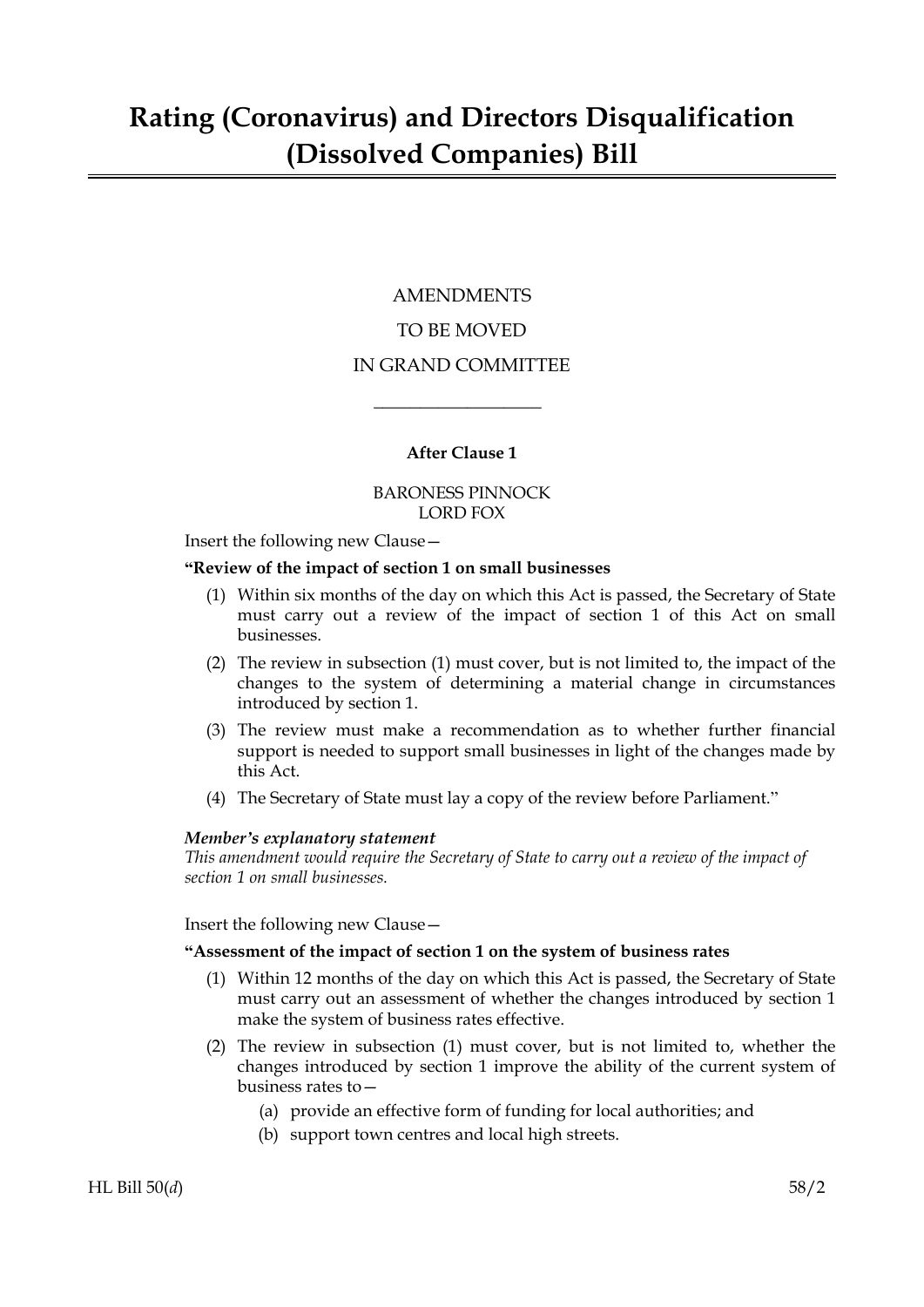#### **After Clause 1** *- continued*

- (3) The assessment must make a recommendation as to whether further legislation is needed on factors which may or may not be taken into account in making a relevant determination to ensure the business rates system is fair and effective.
- (4) The Secretary of State must lay a copy of the assessment before Parliament."

#### *Member's explanatory statement*

*This amendment would require the Secretary of State to carry out an assessment of whether the changes in section 1 improve the wider system of business rates.*